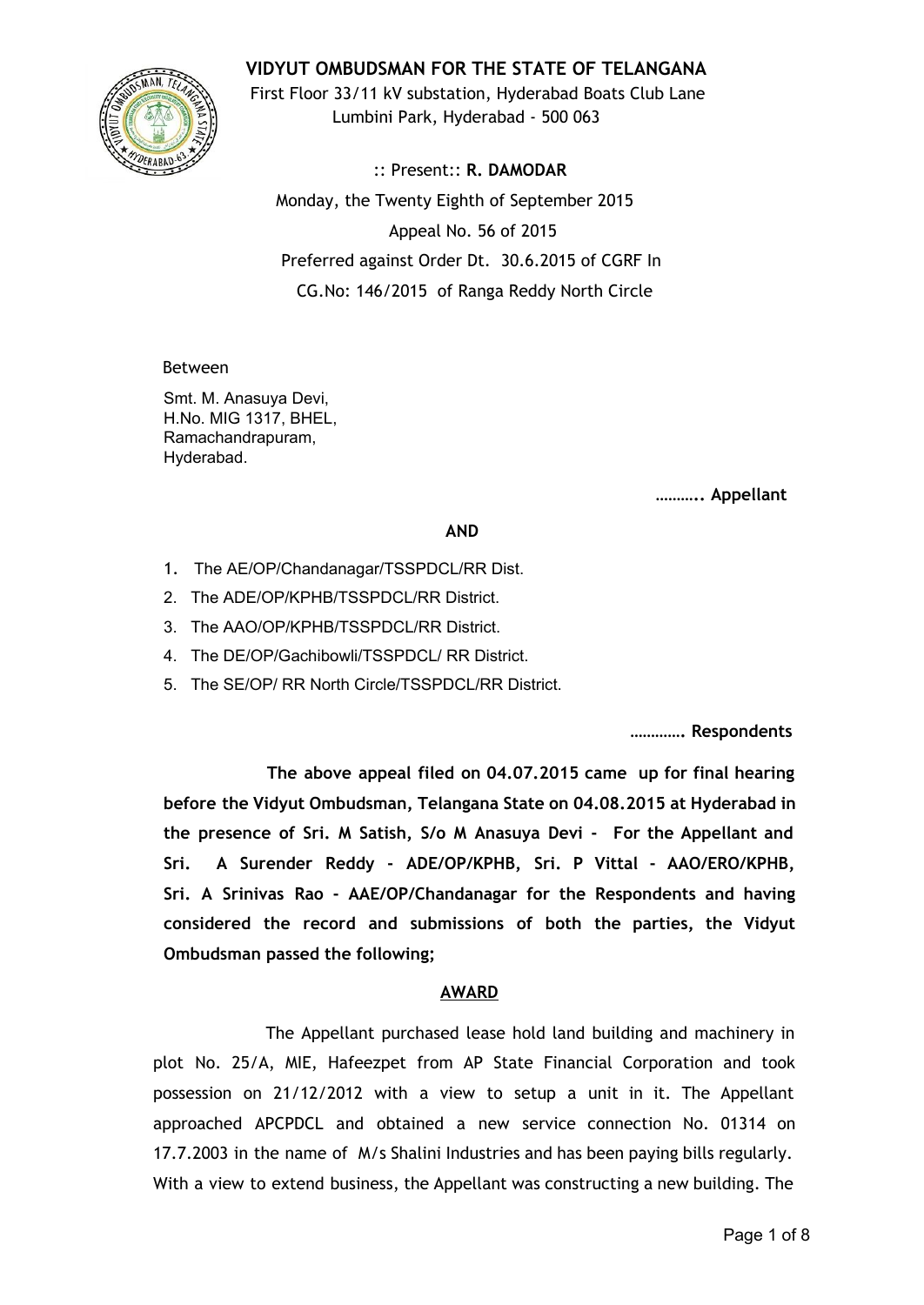Appellant was getting a minimum bill of Rs 3986/- during the construction of the building. When the Appellant went to pay the bills, the Respondents gave a demand notice for Rs 4,03,560/- of SC No. 36190285 in the name of M/s Anu Industries towards outstanding arrears. The Appellant claimed that she is not responsible for the arrears relating to SC No. 3619 00285. A complaint to the above effect was lodged by the Appellant with the CGRF.

2. The first Respondent filed a written submission vide letter dt. 19.6.2015 to state that on field verification and local enquiry, he came to know that in the half part of the plot no 25/A, Hafeezpet, the service connection No. 361900285 was existing since 1994 and whereas, in the other half of the plot a new S.C.No. 3619 01314 was released in the year, 2003. The premises of S.C.No 3619 00285 was purchased by the owner of SC NO 3619 01314. The Respondents claim that the meter of SC No 3619 00285 is not available in the premises and for the purpose of collecting outstanding dues on S.C.No. 3619 00285, the other service was disconnected.

3. The 3rd Respondent AAO/ERO/KPHB vide letter dt. 16.6.2015 disclosed that as per the available records S.C.No. 3619 01314 stands in the name of M/s Shalini Industries released on 18.7.2003 which is under **billstop** from August, 2013. The 3rd Respondent claimed that S.C.No. 3619 00285 stood in the name of M/s Anu Industries, MIE, Hafeezpet which was released on 29.12.1994 and the bill was stopped in August 2001. He claimed that the total outstanding dues against the service as on June 2015 are Rs 3,84,112/-

4. The Appellant claimed that she is not responsible for the arrears pending against S.C.No. 3619 00285 as she had not used the service and whereas, she was issued a new S.C.No. 3619 01314 against which she has been paying bills regularly and that she is not responsible and liable for the arrears relating to the other service connection. The Respondents are vehement in asserting that the Appellant has to clear the arrears against the S.C.No. 3619 00285 because it was located in the same premises the Appellant purchased.

5. After hearing arguments and on consideration of material on record, CGRF directed the Respondents to restore the power supply to the Appellant on receipt of payment of arrears amounting to 3,84,112/- against SC No. 3619 00285 through the impugned orders.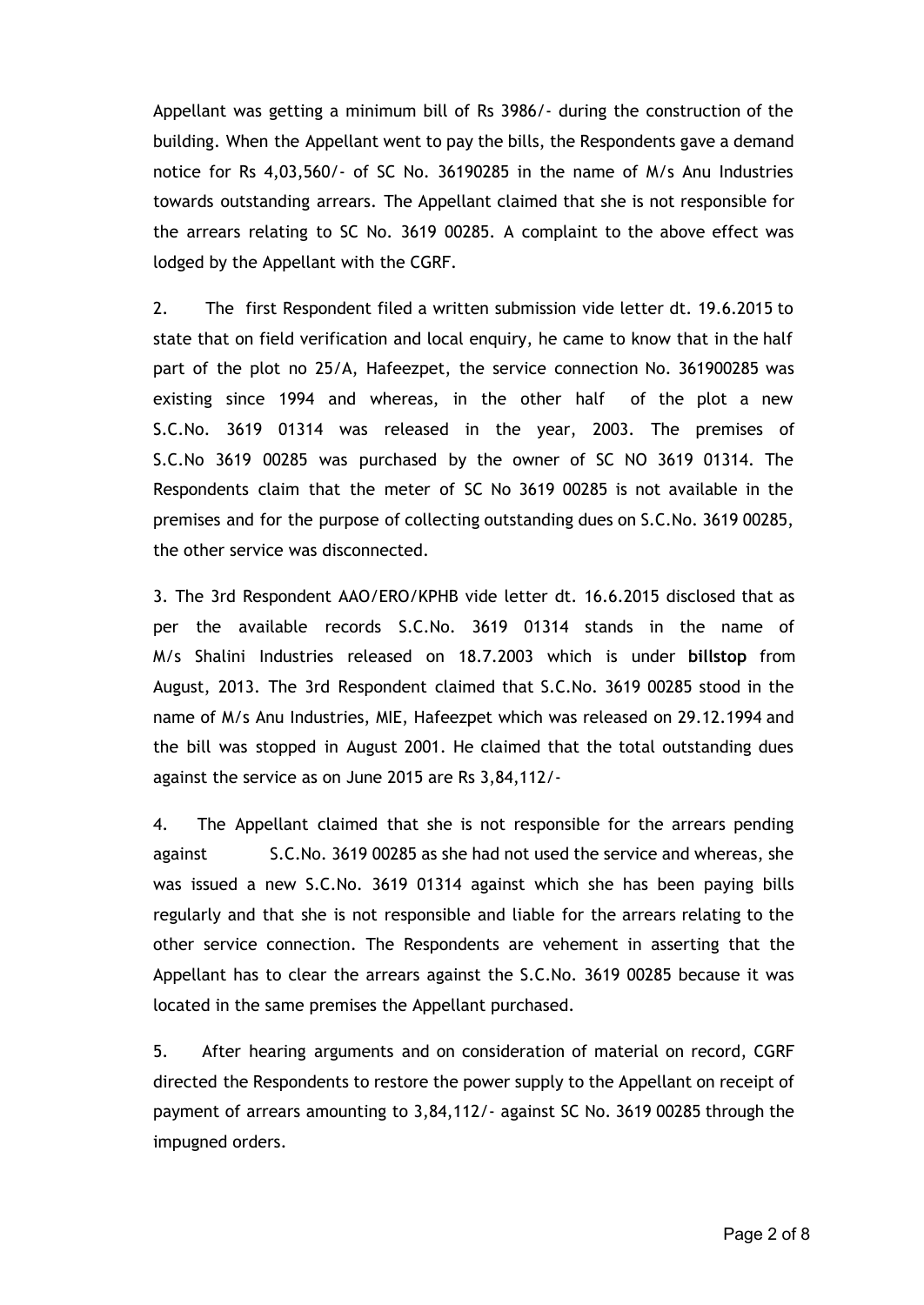6. Aggrieved and not satisfied with the impugned orders, the Appellant preferred the present appeal.

The efforts made to settle the matter by mediation were unsuccessful as there was no meeting point between the partners.

#### **ARGUMENTS HEARD.**

7. The points for determination are:

- 1. Whether the impugned orders are liable to be set aside?
- 2. Whether the Appellant is liable to pay the arrears pending against S.C.No. 3619 00285 amounting to Rs 3,84,112/-?
- 3. What is the other relief the Appellant is entitled to?

## **POINTS 1 TO 3**

8. The Appellant purchased the leasehold rights in the land and machinery in Plot No. 25/A, MIE, Hafeezpet from APSFC with a view to set up a unit and she was handed over the possession of assets on 21.12.2002. The APSFC originally executed an agreement of lease for 30 years, effected through a registered release deed in favour of M/s Anu Industries represented by Director/Proprietor/Partner Smt. K Susheela Rani on 22.01.1993 for an amount of Rs 0.03 paise per square yard. There was a theft of energy case booked against M/s Anu Industries in november 1999 by the AE/DEP-1/RR Circle for Rs 4,62,143/- and final assessment orders were passed in January, 2004 by the SE/Assessments/Hyderabad for Rs 3,75,342/- which was debited to the service in February, 2004.

9. The APSFC which financed the unit of M/s Anu Industries entered into Agreement of sale of unexpired lease period with the Appellant for Rs 5,09,00/- for the plot, plant and machinery if any. The Respondents, as per the documents filed by the Appellant, have collected the required advance and other amounts and sanctioned the Service Connection No.3619 01314 in 2003 to the Appellant. The Appellant claims that when she went to pay the monthly bill of Rs 3,986, she was served with a demand to pay Rs 3,75,342/- and other amounts towards arrears relating to S.C.No.3619 00285.

10. The Additional AE/OP/TSSPDCL/Chanda Nagar filed a reply admitting that S.C. No. 3619 01314 was released in favour of the Appellant. He further stated that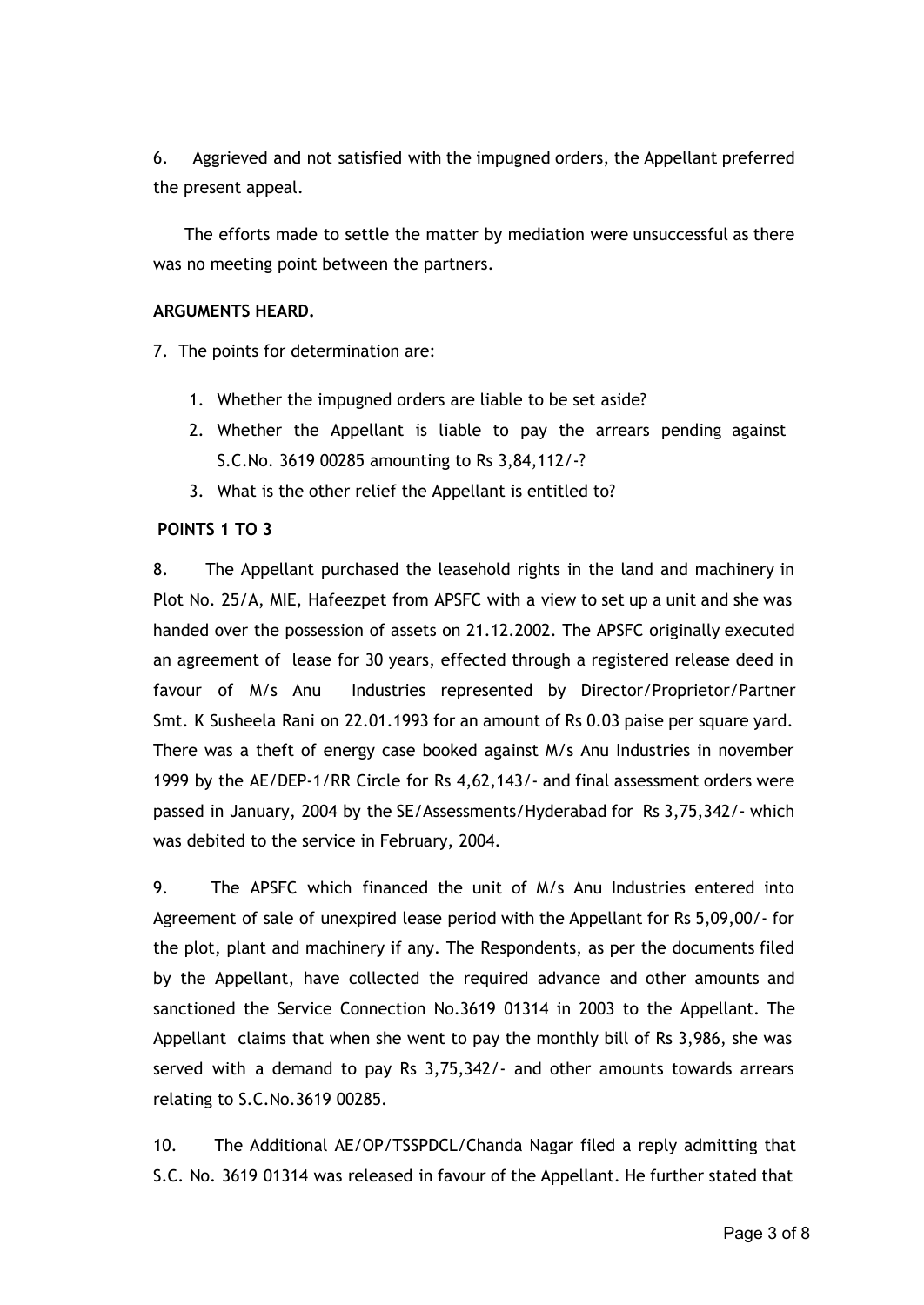S.C. No. 3619 00285 was released in the name of M/s Anu Industries on 29.12.1994. Against this service, a theft case was booked in November, 1999 by the AE/DPE.1/RR Circle for Rs 4,62,143/- and final assessment orders were passed in January, 2004 by the SE/Assessment/Hyderabad for Rs 3,75,342/- which was debited to the service in the month of February, 2004. This service was under bill stop from August, 2001. The service connection of the Appellant had load of 10 Hp only, which was released on 18.7.2003. The service connection of the Appellant was disconnected in November, 2012 for non payment of CC bills and was kept in OSL in the month of Aug, 2013. He claimed that since the arrears pending against SC No. 3619 00285 was Rs 3,84,112/- to which the link service is the service connection of the Appellant, a notice was given for collection of dues.

11. The AAE/OP further claimed that the original lease deed dt. 22.01.1993 executed by the district collector RR District in favour of M/s Anu Industries with effect from 19.1.1993 is continued and it is neither cancelled nor changed in favour of the Appellant. The Appellant is now constructing in the total area of the leased land and she is liable to pay arrears against S.C.No. 3619 00285.

12. The record shows that the SE/Assessment/Hyd of CPDCL of AP Ltd. passed final assessment orders vide his Order No. SEA/HYD/F.No.RN-648/SAH No. 9597/D.No. 243 dt. 31.1.2004 regarding pilferage of energy case booked against S.C. No. 285 , LT cat III in the name of M/s Anu industries, MIE, Hafeezpet, Lingampally Mandal, Ranga Reddy Dist. From the order of the SE dt. 31.1.2004, the Respondents claim that M/s Anu Industries with S.C.No. 285 was availing energy. The service was inspected by Sri S. Sunil Kumar, AE/DPE-1/Ranga Reddy on 4.11.1999 who noticed meddling with energy meter indicating power theft, due to which the meter was recording very less consumption and concluded that there was pilferage of energy and therefore, power was disconnected on 4.11.999. A provisional assessment was made for Rs 4,62,143/- and called on the consumer to pay 50% of the initial assessment and supervision charges of Rs 150.00 for continuation of supply, pending finalization of case . A show cause notice was issued to the then consumer cited by SE/Electrical/Assessments/Hyderabad towards loss sustained by the APCPDCL on account of such pilferage of energy plus Rs 150/ towards supervision charges. The then consumer did not present herself to the show cause notice and she failed to attend for personal hearing on 28.11.2003. Therefore, the assessing officer made the following revised assessment: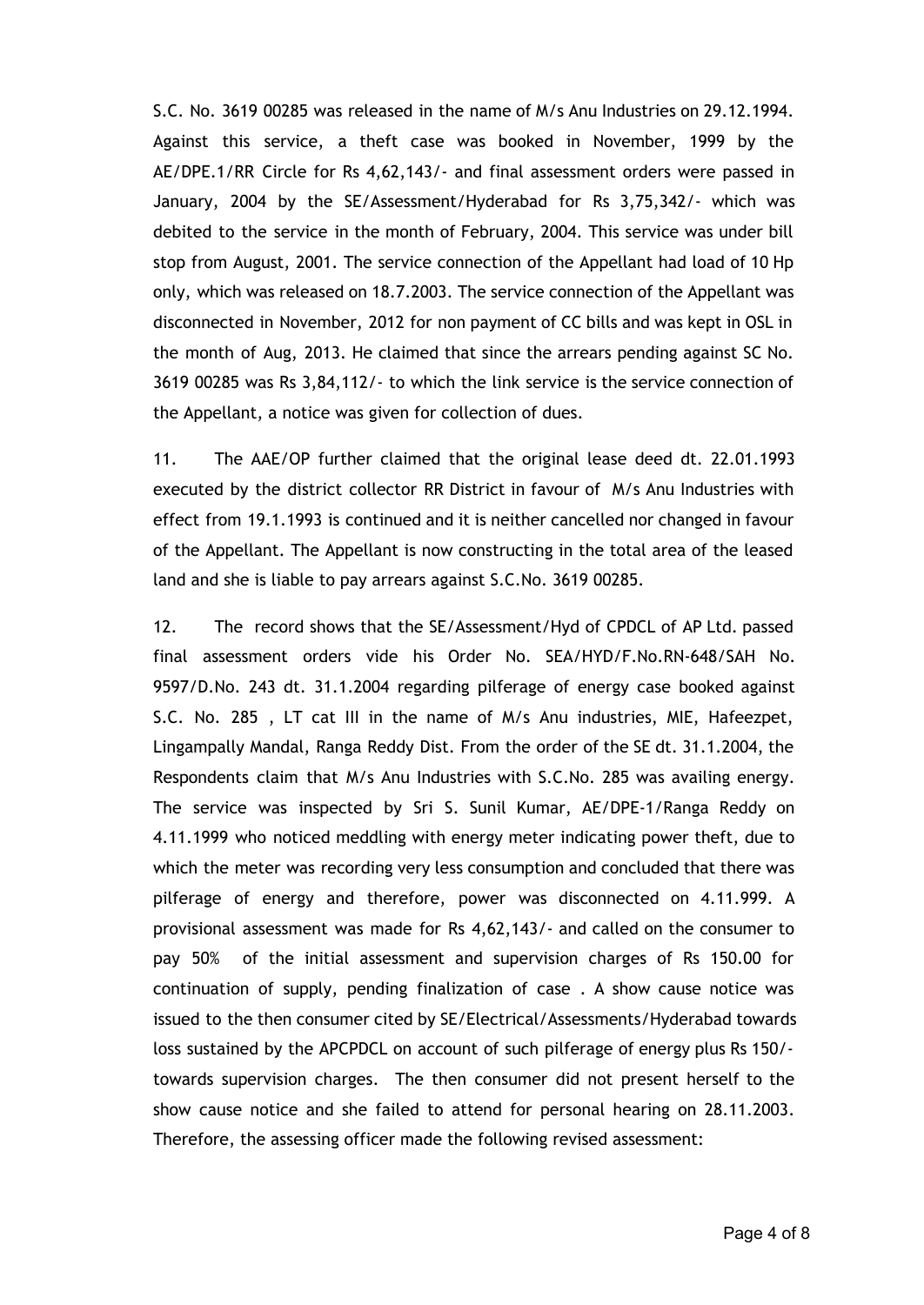| 1. Total connected load    | : 32.882 Kw                          |
|----------------------------|--------------------------------------|
| 2. Recorded consumption    | : 2120 units                         |
| 3. Estimated consumption   | : 32.882x1x0.8x7x25x12= 55,242 Units |
| 4. Preferred units         | $: 55242 - 21120 = 34122$ Units      |
| 5. Cost of energy pilfered | : $34122 \times 11.00 = 3,75,342/$   |

13. The assessing officer, on the basis of the record, was convinced that there was pilferage of energy and estimated the loss to the DISCOM at Rs 3,75,342/- plus Rs 150/- supervision charges and stated to have sent a copy of revised assessment order to the then consumer through Registered Post Acknowledgement Due.

14. The pilferage was detected on 4.11.1999, power was disconnected on the same day, a provisional assessment order was communicated by the ADE/OP/ kukatpally. What took the SE/Assessments/Hyderabad four years 2 months to pass this final assessment order dt. 31.1.2004 is not known. It is negligence of the representative of the licensee of a high order. What is the special process he performed in passing assessment order 31.1.2004 except calculating the pilferage by using an established method, which was initially done during provisional assessment. It is given to understand that until final assessment order is not passed, the ledger against the SC connection would not reflect the arrears due and that is the reason for releasing New SC No. 3619-01314 on 18.7.2003. Later it appears that the Respondents discovered on the basis of the belated and carelessly handled assessment proceedings dt. 31.1.2004 arrears, issued a notice demanding payment of arrears against previous service connection, because it was located in the same premises occupied by the present appellant putting her to great difficulty and misery.

15. The Respondents claims that since the appellant is in occupation of the same premises and she purchased unexpired leased portion from APSFC who in the first instance executed a registered lease deed for a period of 30 years in favour of the original lessee dt. 22.1.1993 and therefore, the Appellant is also connected with the earlier lease and liable to pay the arrears standing against S.C.No. 3619 00285 based on clause 8.4 of GTCS under which "The seller of the property should clear all the dues to the company before selling such property. If the seller did not clear the dues as mentioned above, the company may refuse to supply electricity to the premises through the existing connection or refuse to give any connection to the premises till all dues to the company are cleared." The Appellant on the other hand claims that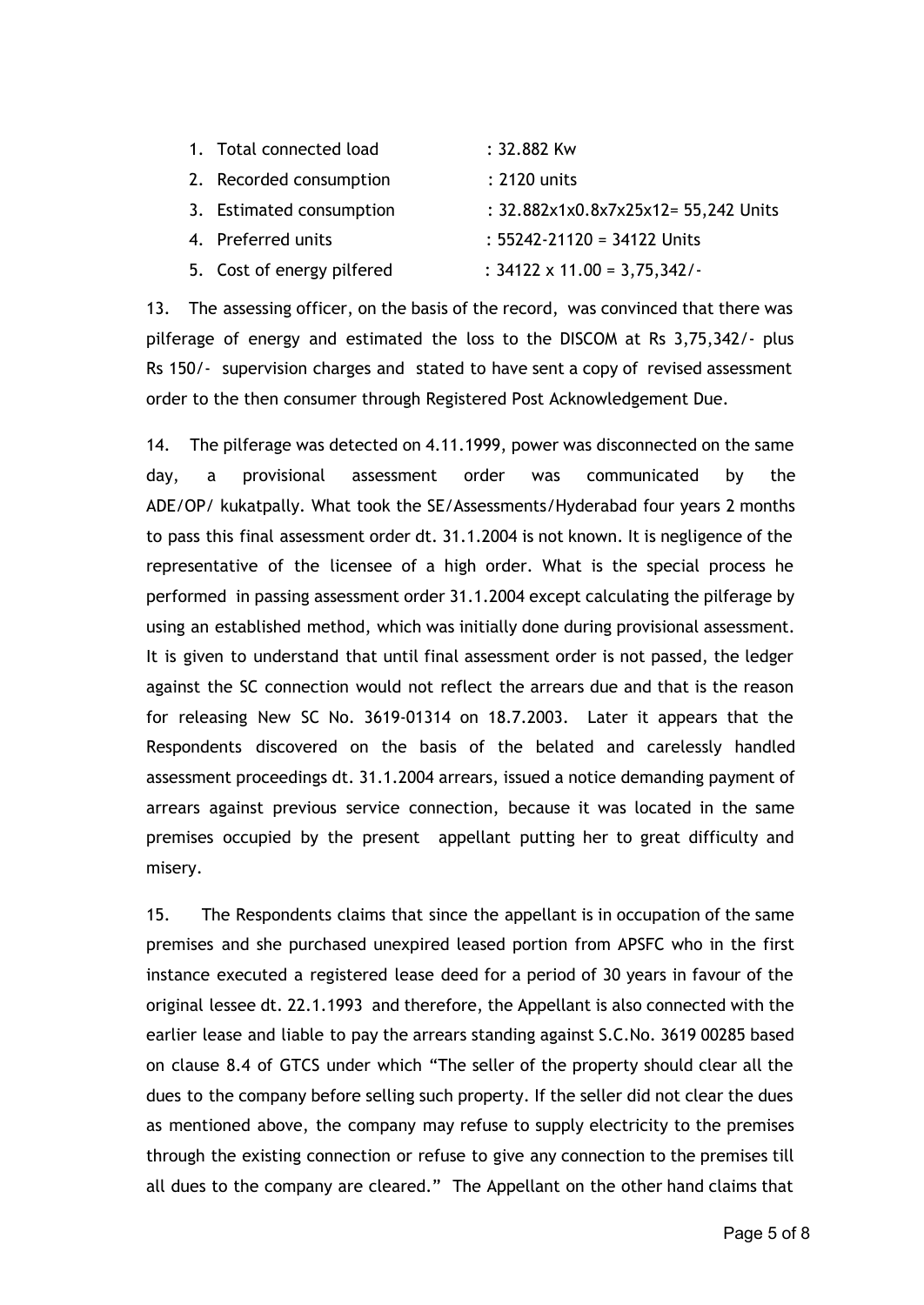she is not responsible for the arrears against an old service connection which she had no knowledge and the respondents had not put her on notice and they have not put APSFC on notice about the existence of earlier arrears on service connection, theft of energy and therefore, she is not liable to pay the arrears.

16. In the first instance, there is sheer negligence on the part of the representatives of the licensee, who having discovered theft of energy on 4.11.1999 and having disconnected the power supply on the same day and having issued provisional assessment within a short time, took more than 4 years 2 months to issue final assessment order dt. 31.12.2004 leading to the non appearance of the arrears in the account books of the licensee, which further allowed the consumer to get a new S.C. No 3619 01314 and start her venture.

17. The Respondents are not in a position to disclose whether the earlier consumer Smt. K Susheela Rani was prosecuted for theft of energy and whether as required under Sec. 135 of the Electricity (Supply) Act, 1948 (since repealed) whether civil liability against the consumer for the theft of energy as required under Sec 154 sub clause 5 of the Electricity act, 1948 was obtained by making a special request to the special court. In the absence of any of these particulars, it can be assumed safely that the earlier consumer was neither prosecuted nor the loss or damage incurred by the licensee by way of civil liability was assessed and placed before the special court for determination. In the absence of these steps, it is obvious that the Respondents cannot collect penalties from either the then consumer or the present consumer. It is also quite clear that the Respondents are entitled to collect only the amount representing consumption of energy as per the prevalent rates. As far as the interest portion for the actual loss incurred by the licensee is concerned, the appellant was put to great harassment because of the actions of the Respondents by their inaction in informing the Appellant about the arrears against the earlier service connection which might have affected the leasee amount of Rs 5,05000/- the Appellant paid to the APSFC.

18. In view of the aforesaid reasons, the Respondents can collect only the actual loss sustained by the licensee by way of loss of energy of 34,120 units at the prevalent rate by 4.11.1999 without interest or costs. Even with these assessed units, it is not known whether these units were consumption for one month or more months, and whether the earlier consumer paid any CC bills prior to 9.11.1999. Keeping in view these facts it is clear that the CGRF passed impugned orders without considering the material on the record, without calling for record from any authority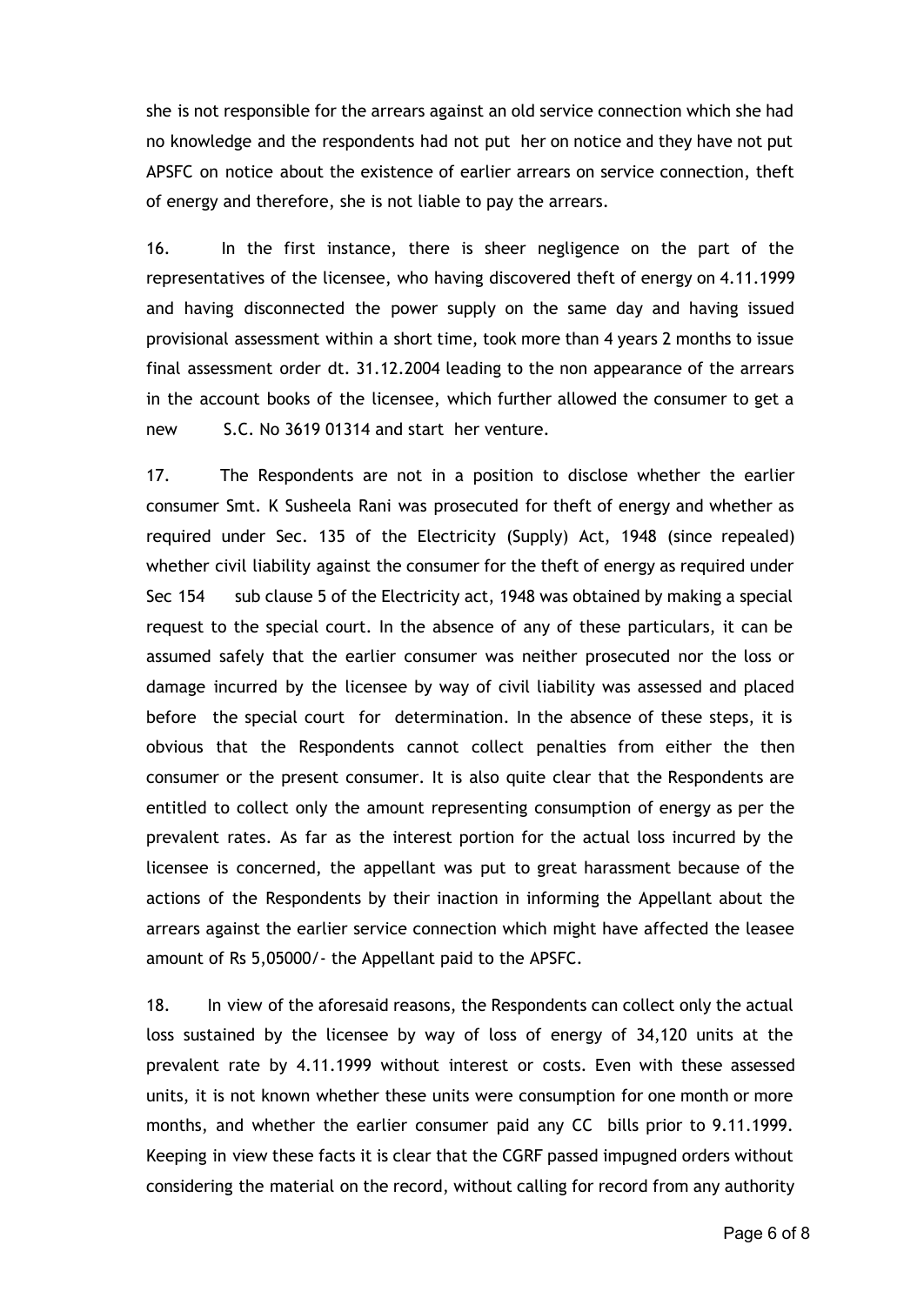and without applying mind and issued the impugned orders which are untenable and therefore they are set aside.

19. Because of the negligence of the staff of the licensee, the original consumer got away scott free from prosecution for theft of energy and the concerned officials took their sweet time in passing a formal assessment order about 4 years 2 months later, by which time, the ledgers of the licensee disclosed no arrears leading to the release of a new service connection to the Appellant. Further the penalty prescribed by way of cost of energy pilfered is not determined by the special court as civil liability and it is not so formalised under S.154(5) of the Electricity Act, 1948(since repealed) to enable the licensee to recover the amount from the Appellant. Therefore, the Appellant is found not liable to pay the amount of arrears amounting to Rs 3,75,342 due against SC No. 3619 00285 released in the name of M/s Anu Industries on 29.12.1994. Both the points are answered accordingly.

20. The CGM of the licensee is directed to initiate enquiry into the matter, find out why civil liability was not got fixed by the Special Court, what happened to the prosecution for power theft and fix the responsibility also for the undue delay of 4 years 2 months caused in passing a final formal assessment order, even though the then consumer could not be served due to the mechanical efforts without substance which is not an excuse and recover the loss sustained by the licensee from them.The licensee is therefore directed to restore power to the unit of the Appellant after collecting the relevant charges as per the prevalent tariff order.

Corrected, Signed & Pronounced on this the 28th day of September, 2015.

**Sd/-**

## **VIDYUT OMBUDSMAN**

- 1. Smt. M. Anasuya Devi, H.No. MIG 1317, BHEL, Ramachandrapuram, Hyderabad.
- 2. The AE/OP/Chandanagar/TSSPDCL/RR Dist.
- 3. The ADE/OP/KPHB/TSSPDCL/RR District.
- 4. The AAO/OP/KPHB/TSSPDCL/RR District.
- 5. The DE/OP/Gachibowli/TSSPDCL/ RR District.
- 6. The SE/OP/ RR North Circle/TSSPDCL/RR District.